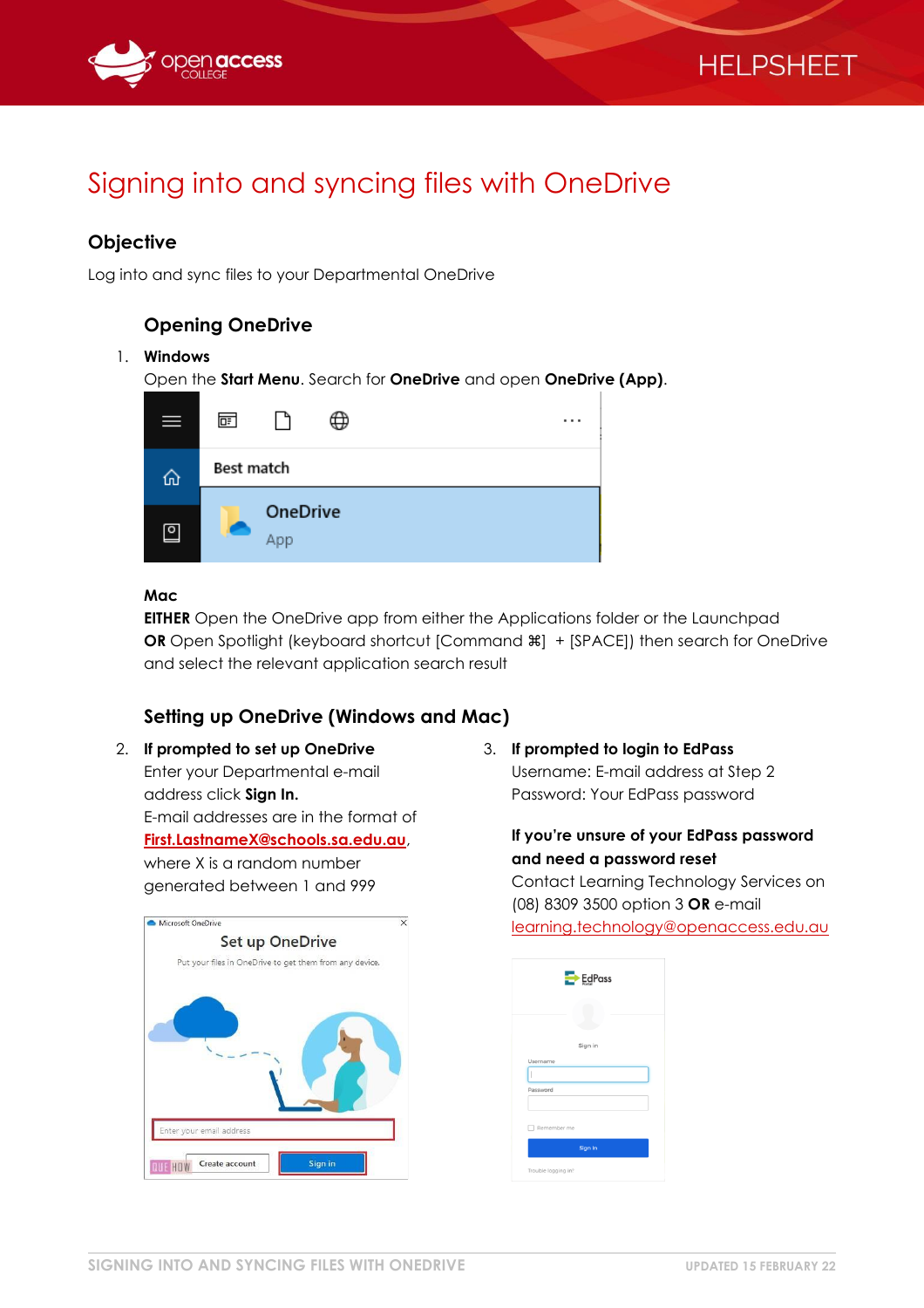



- 4. **(OPTIONAL)** Specify where you want to store your OneDrive on your computer
- 5. Click **Next**



- 6. **(OPTIONAL)** Review the instruction to move files and folders into OneDrive
- 7. Click **Next**



8. If you've logged into OneDrive correctly, you'll get a page **Your OneDrive is ready for you** Click **Open my OneDrive folder**



### **Moving files to OneDrive (Windows only)**

**If you wish to back up your Desktop, Documents and Pictures\*** folders to OneDrive

- 9. In the bottom-right of your screen, right-click the OneDrive  $\bullet$  button.
- 10. Click **Help & Settings**, then **Settings.**
- 11. Access the **Backup** tab and click **Manage back up**.
- 12. Select any folders you wish to redirect to backup

| If the folder says Files backed up | = Redirecting to OneDrive     |
|------------------------------------|-------------------------------|
| If the folder has a fick box       | = Not redirecting to OneDrive |

13. Click on **Got it** or **Start backup** (the name of this button depends on Step 12)

**\* If you have files/folders additional to the Desktop, Documents and Pictures folders to backup, you will need to move these files into OneDrive per the instruction at Step 6.**